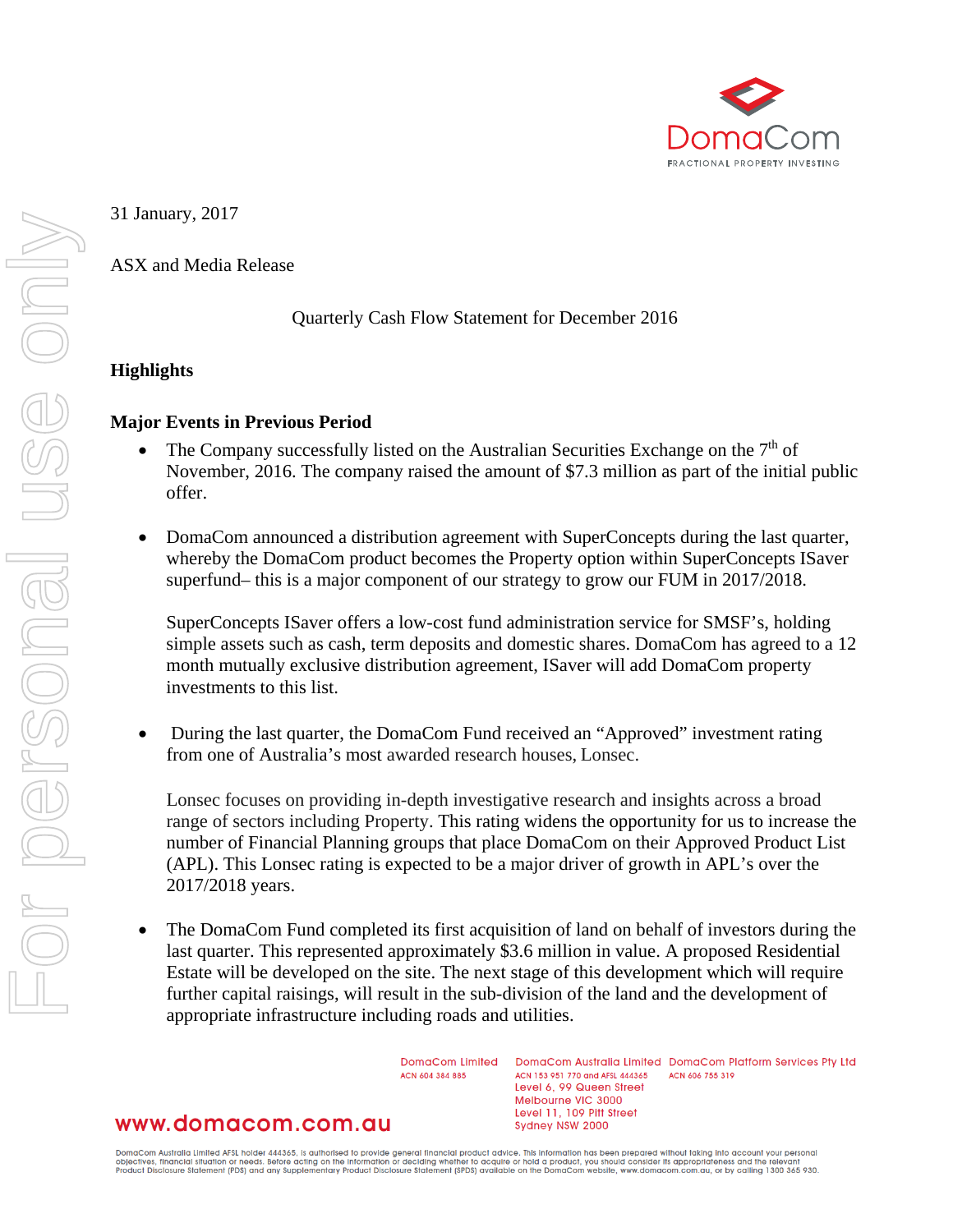# **Current Major Initiatives**

The major ongoing focus of the company is to increase the Funds Under Management by:

- Working to engage Financial Planning groups who have approved the DomaCom Fund and not yet used our product so that we can increase the number who are doing business using our fund
- Leveraging off the Lonsec research rating and the SuperConcepts deal to enable the company to attract new dealer groups using our fund
- Working through our AFSL amendment process that will enable us to deliver the new products outlined in our 2016 Prospectus including support of Corporate Bonds
- Working with ASIC to amend our ASIC Relief instrument to allow the company to offer an equity release product for the Australian Retiree market
- Working with the ATO to confirm the treatment of the DomaCom Fund within the Superannuation Industry (Supervision) Act 1993 (SIS Act) and what, if any, restrictions may exist on who the tenant can be on properties owned by sub-funds where SMSFs are unit holders

## **Financial**

## **DomaCom Limited**

- The Company had a cash balance of \$5.7 million as at 31 December, 2016, due to a net cash inflow of \$5.3 million for the quarter, primarily arising from the initial public offer of \$7.3 million less the costs of the capital raising of \$981,000. A net cash outflow of \$118,000 and \$369,000 respectively was experienced from operating and investment activities for the quarter.
- The company received an amount of \$1.3 million in government grant (as anticipated) during the last quarter in accordance with its Research and Development claim for the year ended 30 June, 2016. The company expects to continue to receive government grants from its Research and Development activities involved in the development of its Fractional Investment Platform.
- The company completed a restructure of the proposed cost base of the company in line with the revised Supplementary Prospectus's issued prior to our listing in November 2016. The proposed cost base was reduced by \$1.7 million annually from the original plans and included several redundancies. This quarterly cash outflow in the 31 December 2016 quarter included \$141,963 in redundancy costs.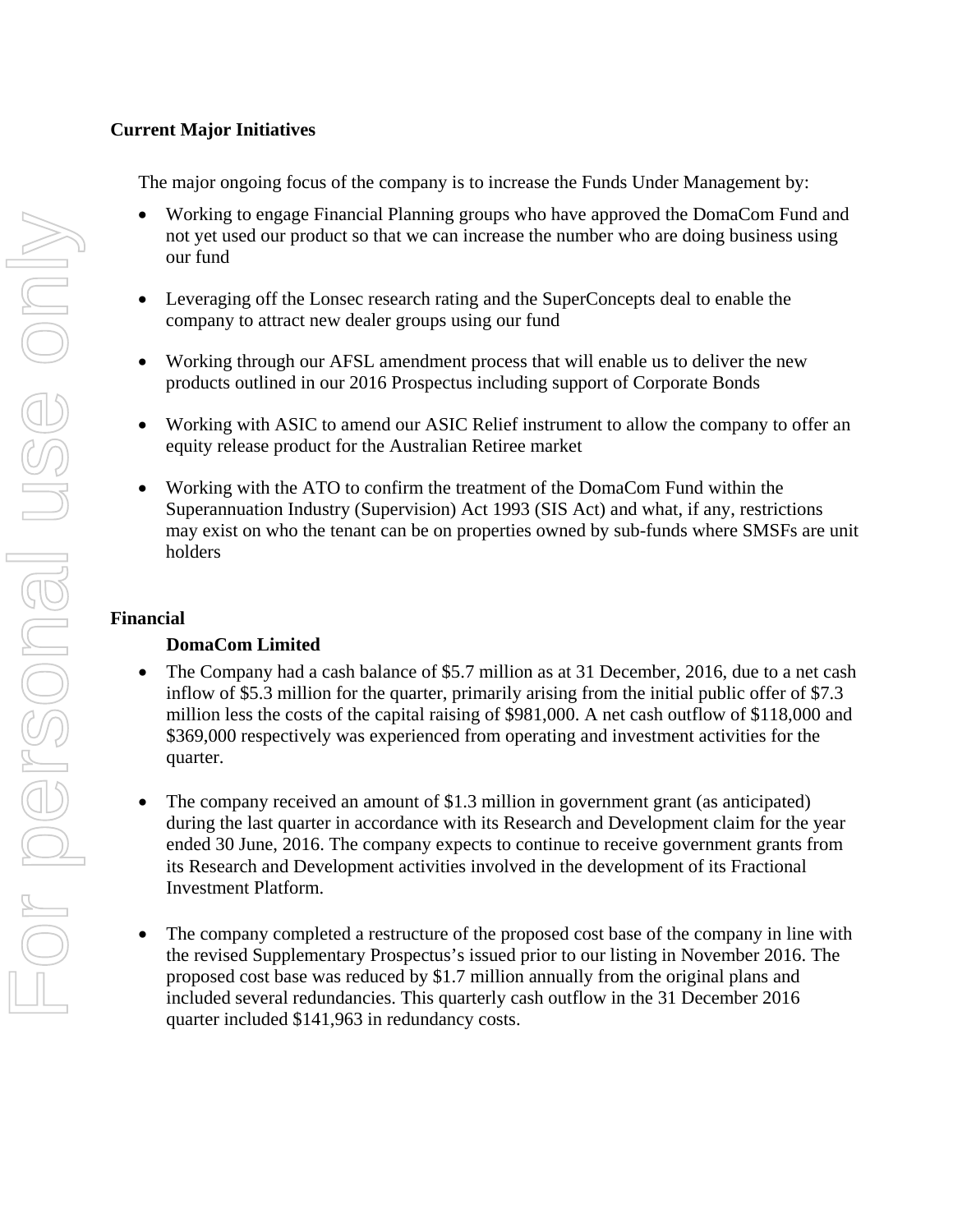# **DomaCom Fund**

- The DomaCom Fund's assets under management increased from \$15.7 million as at 1 October 2016 to \$22.6 million as 31 December 2016. DomaCom Limited derives fee revenue based on the assets under management in the DomaCom Fund.
- The DomaCom Fund as at 31 December 2016, held \$17.9 million in cash (Retail and Wholesale cash pools) and \$4.7 million across 24 Property sub-funds each representing a single property asset.
- As at 31 January 2017 the DomaCom Fund now holds 33 individual properties, with a further 13 book builds underway representing potentially a further 20 properties available for settlement.
- We have received business from 10 different Financial Planning Groups as at 31 December 2016, compared to 5 Groups at the end of the June quarter. Increasing the number of producing Financial Planning Group's is critical to drive the assets under management in the DomaCom Fund.

# **About the DomaCom Fund**

- The DomaCom Fund is a registered managed investment scheme which is designed to simulate investment in direct property. DomaCom fund allows investors to hold a part or a fractional interest in property rather than owning the whole property. The underlying property is held in a sub-fund of the managed investment scheme.
- The DomaCom Fund enables Self-Managed Super Funds and other retail investors access to investment opportunities in property that otherwise may not be available to them. An investor can select a property listed on the DomaCom platform and initiate a book build for the purchase of that property. Provided that sufficient capital is raised and the property is successfully purchased, each investor who invests in that specific property will be issued units in the sub-fund which acquires and holds the underlying property.

An Appendix 4C accompanies this announcement.

For and on behalf of the Board of DomaCom Limited.

Arthur Naoumidis CEO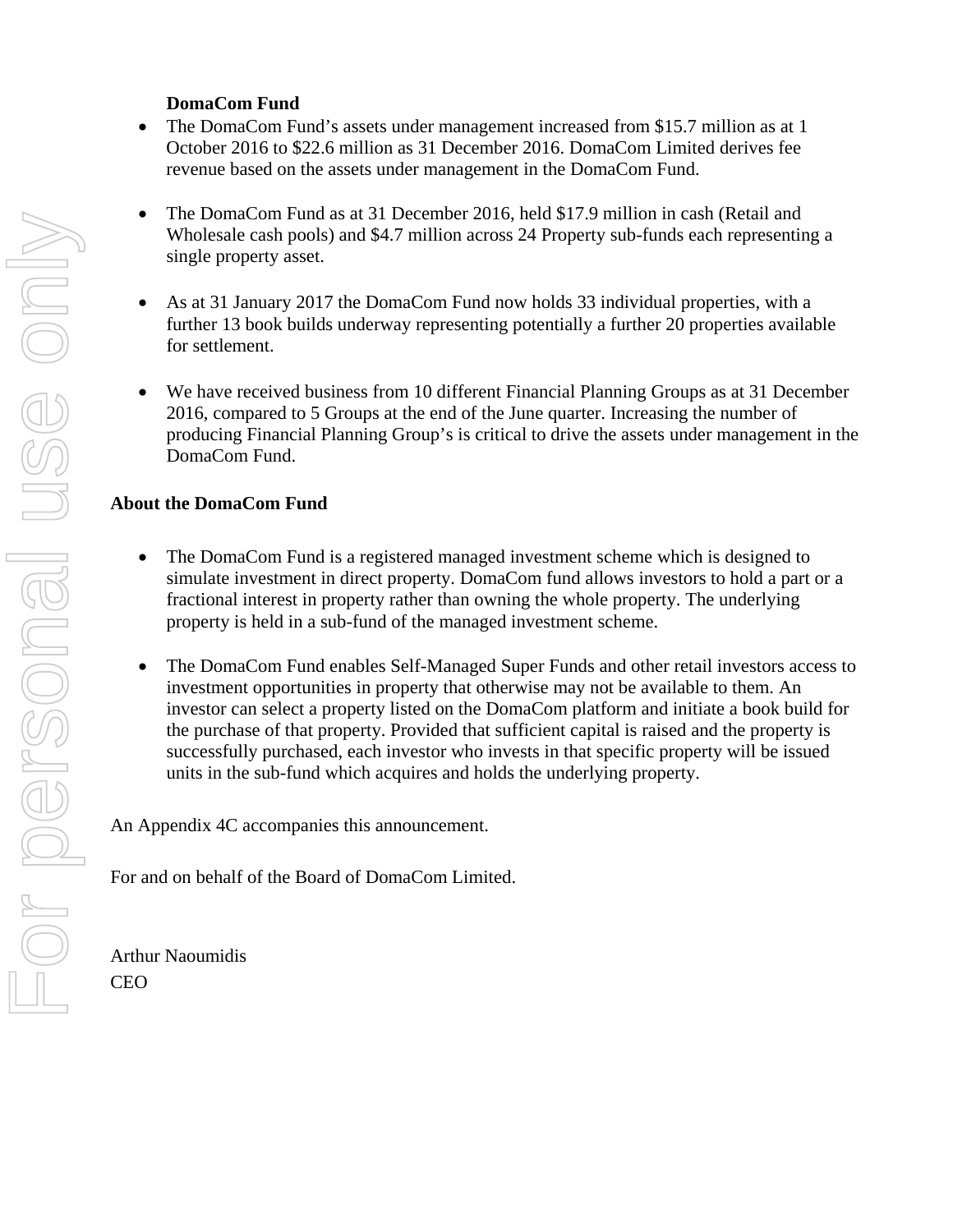*+Rule 4.7B*

# **Appendix 4C**

# **Quarterly report for entities subject to Listing Rule 4.7B**

Introduced 31/03/00 Amended 30/09/01, 24/10/05, 17/12/10, 01/09/16

#### **Name of entity**

DomaCom Limited (ASX Code: DCL)

69 604 384 885

**ABN Quarter ended ("current quarter")**

| 31 December 2016 |  |
|------------------|--|

| <b>Consolidated statement of cash flows</b> |                                                     | <b>Current quarter</b><br>\$A'000 | Year to date<br>(6 months) |  |
|---------------------------------------------|-----------------------------------------------------|-----------------------------------|----------------------------|--|
| 1.                                          | Cash flows from operating activities                |                                   | \$A'000                    |  |
| 1.1                                         | Receipts from customers                             | 11                                | 24                         |  |
| 1.2                                         | Payments for                                        |                                   |                            |  |
|                                             | research and development<br>(a)                     |                                   |                            |  |
|                                             | product manufacturing and operating<br>(b)<br>costs | (34)                              | (117)                      |  |
|                                             | advertising and marketing<br>(c)                    | (112)                             | (394)                      |  |
|                                             | (d)<br>leased assets                                |                                   |                            |  |
|                                             | staff costs<br>(e)                                  | (802)                             | (1, 417)                   |  |
|                                             | (f)<br>administration and corporate costs           | (410)                             | (888)                      |  |
| 1.3                                         | Dividends received (see note 3)                     |                                   |                            |  |
| 1.4                                         | Interest received                                   | 26                                | 29                         |  |
| 1.5                                         | Interest and other costs of finance paid            | (74)                              |                            |  |
| 1.6                                         | Income taxes paid                                   |                                   |                            |  |
| 1.7                                         | Government grants and tax incentives                | 1,277                             | 1,277                      |  |
| 1.8                                         | Other (provide details if material)                 |                                   |                            |  |

**1.9 Net cash from / (used in) operating activities**

| 2.  | Cash flows from investing activities |   |  |
|-----|--------------------------------------|---|--|
| 2.1 | Payments to acquire:                 |   |  |
|     | property, plant and equipment<br>(a) |   |  |
|     | businesses (see item 10)<br>(b)      |   |  |
|     | investments<br>C)                    | - |  |

**(118) (1,561)**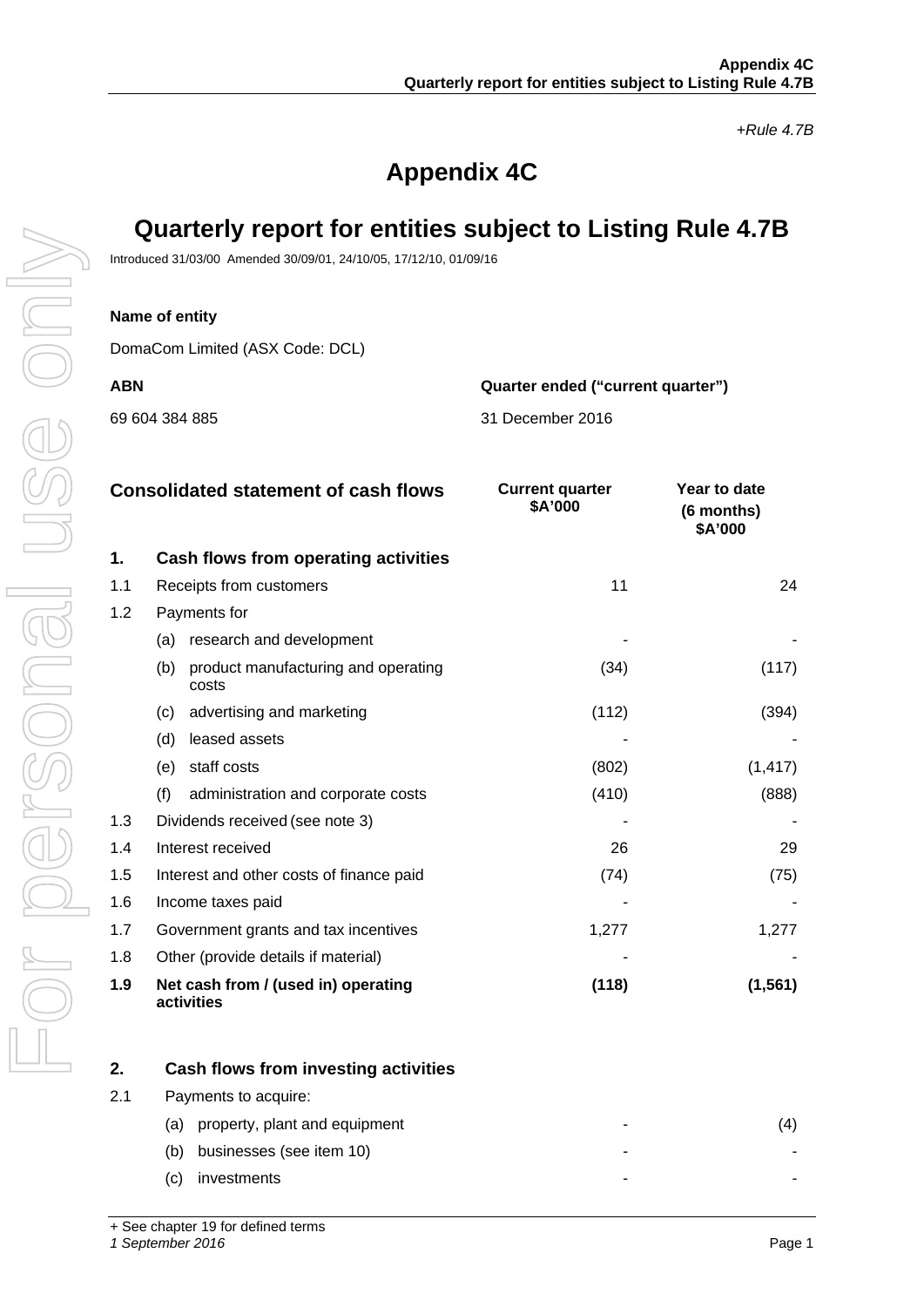| <b>Consolidated statement of cash flows</b> |                                                                                 | <b>Current quarter</b><br>\$A'000 | Year to date<br>(6 months)<br>\$A'000 |
|---------------------------------------------|---------------------------------------------------------------------------------|-----------------------------------|---------------------------------------|
|                                             | (d)<br>intellectual property                                                    |                                   |                                       |
|                                             | other non-current assets (payments for<br>(e)<br>capitalised development costs) | (369)                             | (763)                                 |
| 2.2                                         | Proceeds from disposal of:                                                      |                                   |                                       |
|                                             | property, plant and equipment<br>(a)                                            |                                   |                                       |
|                                             | (b)<br>businesses (see item 10)                                                 |                                   |                                       |
|                                             | investments<br>(c)                                                              |                                   |                                       |
|                                             | (d)<br>intellectual property                                                    |                                   |                                       |
|                                             | (e)<br>other non-current assets                                                 |                                   |                                       |
| 2.3                                         | Cash flows from loans to other entities                                         |                                   |                                       |
| 2.4                                         | Dividends received (see note 3)                                                 |                                   |                                       |
| 2.5                                         | Other (provide details if material)                                             |                                   |                                       |
| 2.6                                         | Net cash from / (used in) investing<br>activities                               | (369)                             | (767)                                 |

| 3.   | Cash flows from financing activities                                           |       |       |
|------|--------------------------------------------------------------------------------|-------|-------|
| 3.1  | Proceeds from issues of shares                                                 | 7,261 | 7,261 |
| 3.2  | Proceeds from issue of convertible notes                                       |       |       |
| 3.3  | Proceeds from exercise of share options                                        |       |       |
| 3.4  | Transaction costs related to issues of<br>shares, convertible notes or options | (920) | (981) |
| 3.5  | Proceeds from borrowings                                                       | 100   | 700   |
| 3.6  | Repayment of borrowings                                                        | (700) | (700) |
| 3.7  | Transaction costs related to loans and<br>borrowings                           |       |       |
| 3.8  | Dividends paid                                                                 |       |       |
| 3.9  | Other (provide details if material)                                            |       |       |
| 3.10 | Net cash from / (used in) financing<br>activities                              | 5,741 | 6,280 |

| 4.  | Net increase / (decrease) in cash and<br>cash equivalents for the period |       |          |
|-----|--------------------------------------------------------------------------|-------|----------|
| 4.1 | Cash and cash equivalents at beginning of<br>quarter/year to date        | 441   | 1.746    |
| 4.2 | Net cash from / (used in) operating<br>activities (item 1.9 above)       | (118) | (1, 561) |
| 4.3 | Net cash from / (used in) investing activities<br>(item 2.6 above)       | (369) | 767      |
| 4.4 | Net cash from / (used in) financing activities<br>(item 3.10 above)      | 5.741 | 6.280    |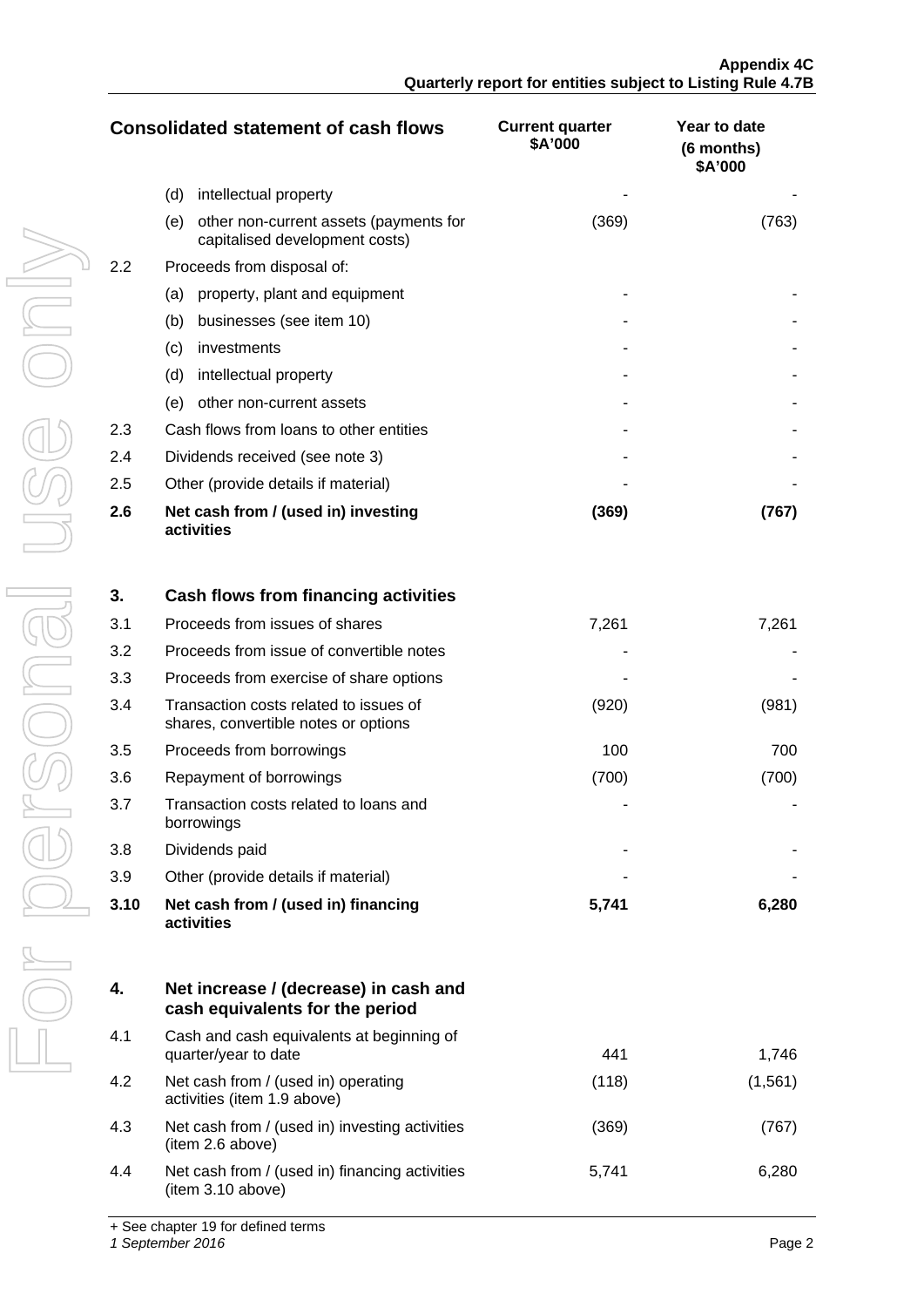| Consolidated statement of cash flows |                                                      | <b>Current quarter</b><br>\$A'000 | Year to date<br>(6 months)<br>\$A'000 |
|--------------------------------------|------------------------------------------------------|-----------------------------------|---------------------------------------|
| 4.5                                  | Effect of movement in exchange rates on<br>cash held |                                   |                                       |
| 4.6                                  | Cash and cash equivalents at end of<br>quarter       | 5,694                             | .694                                  |

| 4.6 | Cash and cash equivalents at end of<br>quarter                                                                                               | 5,694                             | 5,694                                    |
|-----|----------------------------------------------------------------------------------------------------------------------------------------------|-----------------------------------|------------------------------------------|
| 5.  | Reconciliation of cash and cash<br>equivalents<br>at the end of the quarter (as shown in the<br>consolidated statement of cash flows) to the | <b>Current quarter</b><br>\$A'000 | <b>Previous quarter</b><br>\$A'000       |
| 5.1 | related items in the accounts<br><b>Bank balances</b>                                                                                        | 5,694                             | 441                                      |
| 5.2 | Call deposits                                                                                                                                |                                   |                                          |
| 5.3 | <b>Bank overdrafts</b>                                                                                                                       |                                   |                                          |
| 5.4 | Other (provide details)                                                                                                                      |                                   |                                          |
| 5.5 | Cash and cash equivalents at end of<br>quarter (should equal item 4.6 above)                                                                 | 5,694                             | 441                                      |
|     |                                                                                                                                              |                                   |                                          |
| 6.  | Payments to directors of the entity and their associates                                                                                     |                                   | <b>Current quarter</b><br>\$A'000        |
| 6.1 | Aggregate amount of payments to these parties included in item 1.2                                                                           |                                   | (218)                                    |
| 6.2 | Aggregate amount of cash flow from loans to these parties included<br>in item 2.3                                                            |                                   |                                          |
| 6.3 | Include below any explanation necessary to understand the transactions included in<br>items 6.1 and 6.2                                      |                                   |                                          |
|     | Payment of remuneration to executive and non-executive directors and their related parties.                                                  |                                   |                                          |
|     |                                                                                                                                              |                                   |                                          |
| 7.  | Payments to related entities of the entity and their<br>associates                                                                           |                                   | <b>Current quarter</b><br><b>\$A'000</b> |
| 7.1 | Aggregate amount of payments to these parties included in item 1.2                                                                           |                                   |                                          |
| 7.2 | Aggregate amount of cash flow from loans to these parties included<br>in item 2.3                                                            |                                   |                                          |
| 7.3 | Include below any explanation necessary to understand the transactions included in<br>items 7.1 and 7.2                                      |                                   |                                          |
|     |                                                                                                                                              |                                   |                                          |

| Payments to directors of the entity and their associates | <b>Current quarter</b> |
|----------------------------------------------------------|------------------------|
|                                                          |                        |

| 6.2 | Aggregate amount of cash flow from loans to these parties included |  |
|-----|--------------------------------------------------------------------|--|
|     | in item $2.3$                                                      |  |

- **7. Payments to related entities of the entity and their associates**
- 7.1 Aggregate amount of payments to these parties included in item 1.2
- 7.2 Aggregate amount of cash flow from loans to these parties included in item 2.3
- 7.3 Include below any explanation necessary to understand the transactions included in items 7.1 and 7.2

-

| <b>Current quarter</b><br>\$A'000 |
|-----------------------------------|
|                                   |
|                                   |

| <b>Current quarter</b><br>\$A'000 |       |
|-----------------------------------|-------|
|                                   | (218) |
|                                   |       |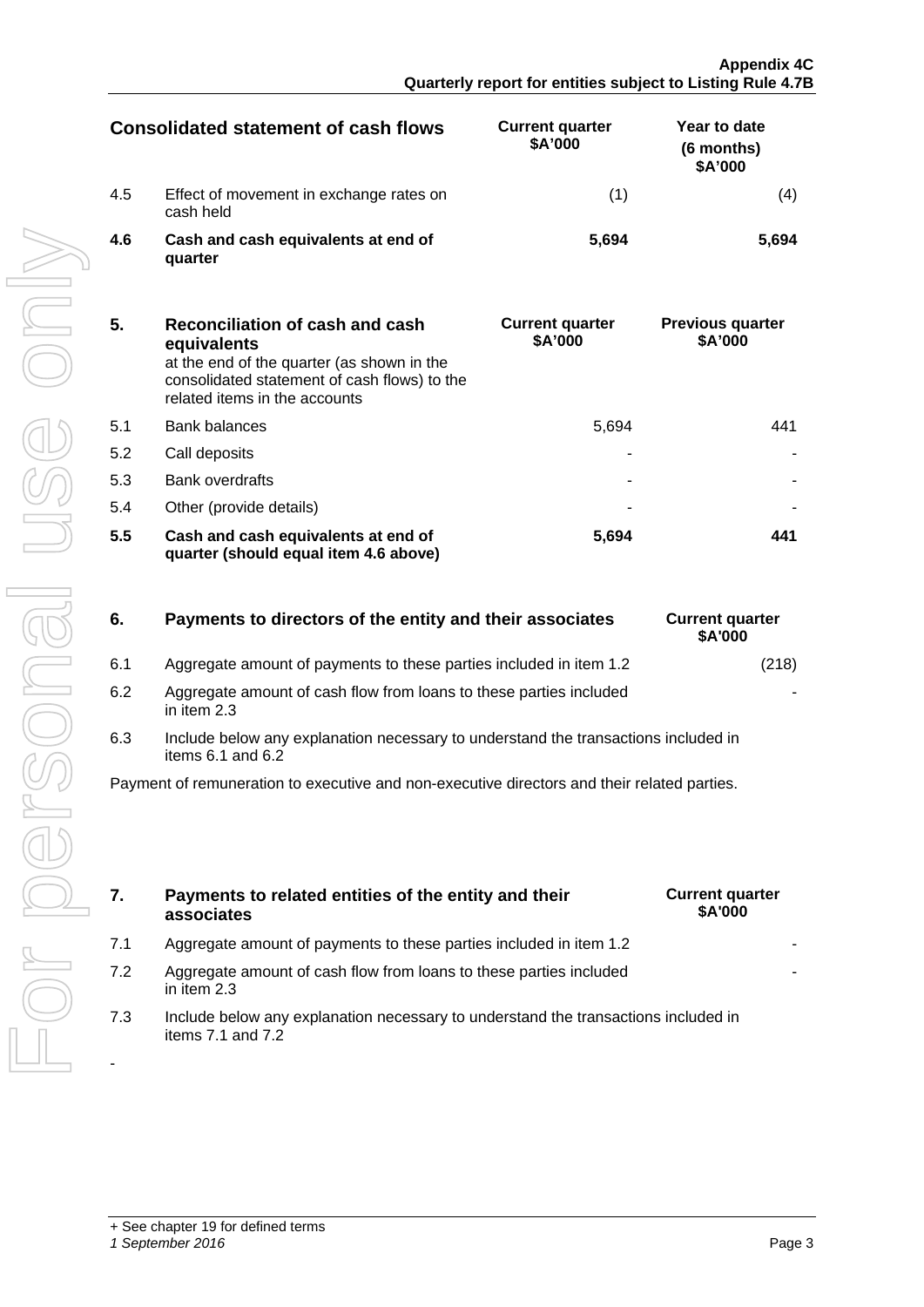| 8. | <b>Financing facilities available</b> |
|----|---------------------------------------|
|    | Add notes as necessary for an         |
|    | understanding of the position         |

-

- 
- 
- **Total facility amount at quarter end \$A'000 Amount drawn at quarter end \$A'000** 8.1 Loan facilities - - 8.2 Credit standby arrangements and the standard standard standard standard standard standard standard standard standard standard standard standard standard standard standard standard standard standard standard standard st 8.3 Other (please specify) and the set of the set of the set of the set of the set of the set of the set of the set of the set of the set of the set of the set of the set of the set of the set of the set of the set of the
- 8.4 Include below a description of each facility above, including the lender, interest rate and whether it is secured or unsecured. If any additional facilities have been entered into or are proposed to be entered into after quarter end, include details of those facilities as well.

| 9.  | Estimated cash outflows for next quarter           | \$A'000 |
|-----|----------------------------------------------------|---------|
| 9.1 | Research and development                           |         |
| 9.2 | Product manufacturing and operating costs          |         |
| 9.3 | Advertising and marketing                          | 103     |
| 9.4 | Leased assets                                      |         |
| 9.5 | Staff costs                                        | 483     |
| 9.6 | Administration and corporate costs                 | 339     |
| 9.7 | Other (payments for capitalised development costs) | 336     |
| 9.8 | <b>Total estimated cash outflows</b>               |         |

| 10.  | Acquisitions and disposals of<br>business entities<br>(items $2.1(b)$ and $2.2(b)$ above) | <b>Acquisitions</b> | <b>Disposals</b> |
|------|-------------------------------------------------------------------------------------------|---------------------|------------------|
|      | 10.1 Name of entity                                                                       |                     |                  |
| 10.2 | Place of incorporation or<br>registration                                                 |                     |                  |
| 10.3 | Consideration for acquisition or<br>disposal                                              |                     |                  |
| 10.4 | Total net assets                                                                          |                     |                  |
| 10.5 | Nature of business                                                                        |                     |                  |